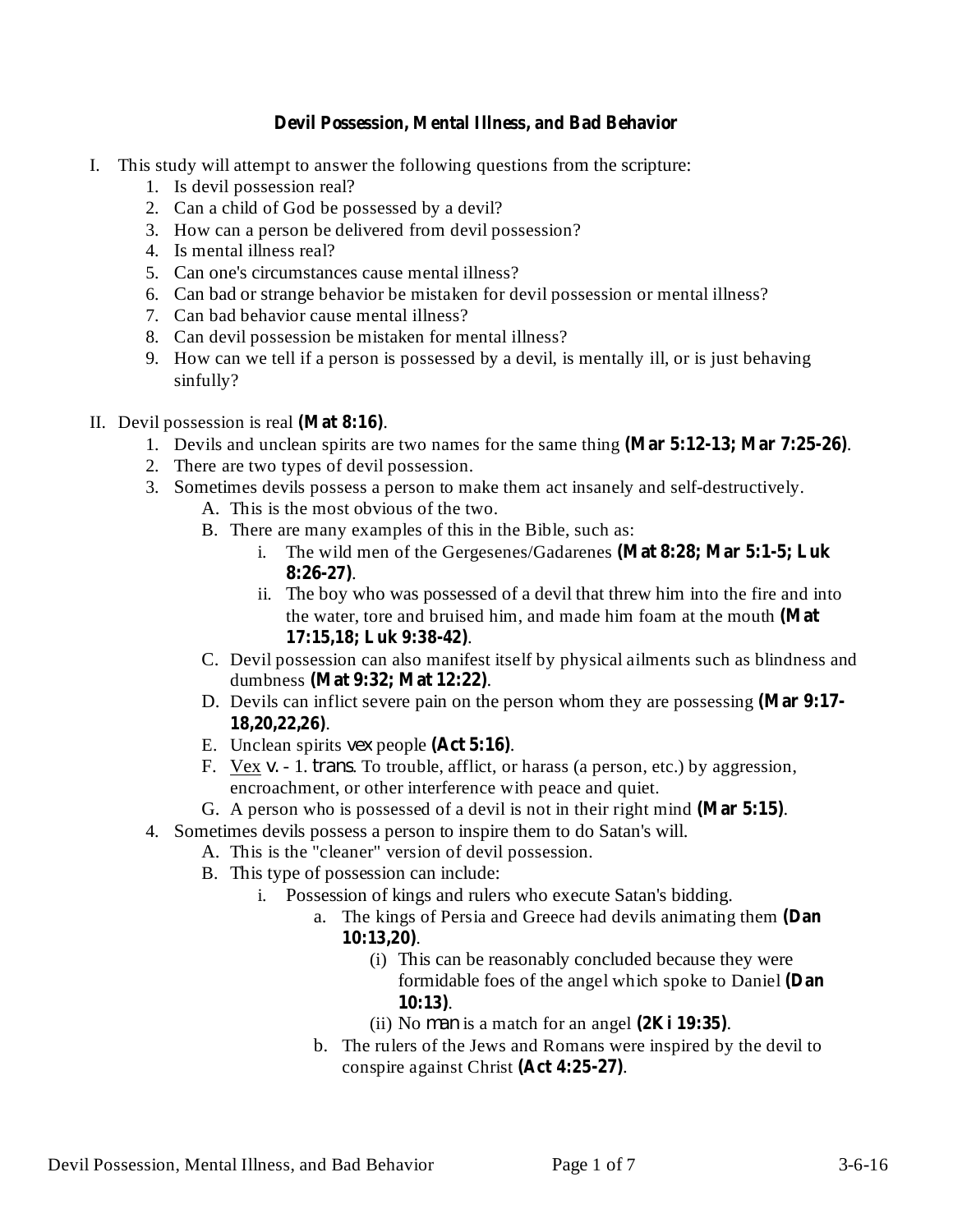- c. They were under Satan's power of darkness **(Luk 22:53 c/w Eph** . **6:12)**
- ii. Possession of preachers who preach Satan's doctrine.
	- a. Satan's ministers are ministers of righteousness (2Co 11:13-15).
	- b. They preach doctrines of devils  $(1Ti 4:1)$ .
- iii. Possession of others in order for them to do Satan's will.
	- a. The devil put it in Judas' heart to betray Christ (**Joh 13:2**).
	- b. Satan entered into Judas to get the job done (**Joh 13:27**).
- 5. The generation of Christ's day were filled with devils (Mat 12:45).
	- A. This is because they had made a covenant with the devil (Isa 28:14-18).
	- B. God destroyed them for it . **(Isa 28:18 c/w Mat 23:33-38)**
- III. Can a child of God be possessed by a devil?
	- 1. Possessed ppl. adj. 1. a. Occupied; held as property; taken possession of, seized, assumed 2. a. Inhabited and controlled by a demon or spirit; demoniac, lunatic, mad, crazy.
	- 2. A child of God has the Spirit of God dwelling in him (**Rom 8:9**).
		- A. From this, one might conclude that a child of God cannot be *possessed* by a devil or unclean spirit because he is under the control of the Holy Spirit and could not therefore be controlled by an unclean spirit.
		- B. The Spirit of God that dwells in a child of God doesn't control him like a hand in a glove though.
			- i. A good example of this is that our human nature (our flesh) wars against the Spirit of God which is within us (Gal 5:16-17), and it (the flesh) often wins . **(Rom 7:14-23)**
			- ii. The flesh sometimes brings our spirit into *captivity* (**Rom 7:23**).
			- iii. Captivity 1. The condition of a captive; the state of being held prisoner by an enemy or conqueror
			- iv. The flesh (the sinful human nature) of a child of God can conquer and take possession of him.
			- v. Therefore, the Spirit of God dwelling in him can relinquish control of the person if He chooses to.
		- C. If the Spirit of God can relinquish control of a child of God and allow his flesh to take over, then the Spirit of God could likewise relinquish control of a child of God and let an unclean spirit control (possess) him.
		- D. An illustration of this is when the Spirit of God departed from Saul and an evil spirit troubled him (1Sa 16:14).
	- 3. The devil can take a child of God *captive* (2Ti 2:26).
		- A. Captive *adj.* 1. a. Taken prisoner in war, or by force; kept in confinement or bondage.
		- B. Being taken *captive* and being *possessed* are synonymous.
	- 4. There were numerous people out of whom Jesus cast devils who immediately or later showed evidence of being a child of God, such as:
		- A. The man of the Gadarenes (Mar 5:1-20; Luk 8:38-39).
		- B. Mary Magdalene . **(Mar 16:9; Luk 8:2-3)**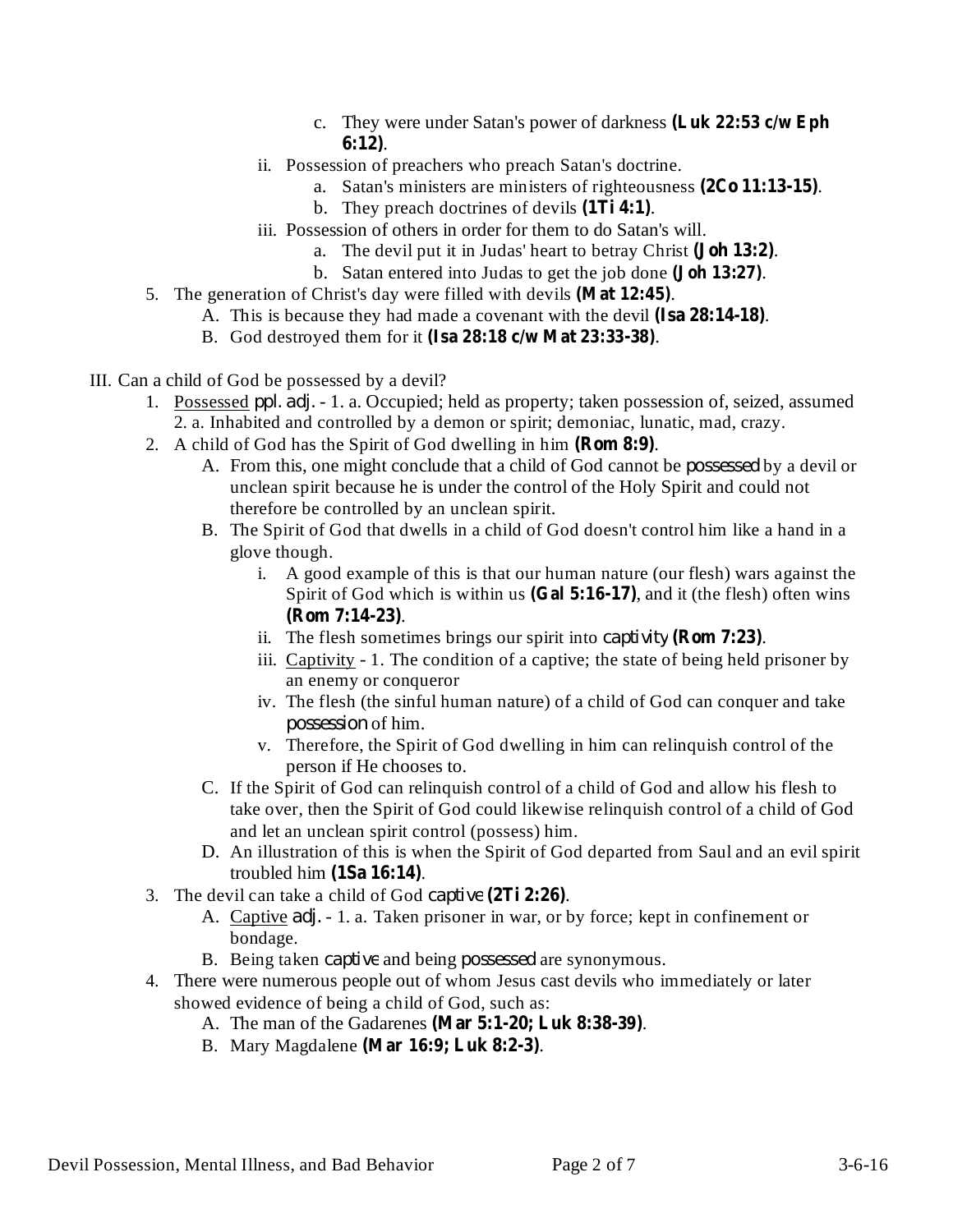- C. It appears that a child of God can be possessed of a devil which will prevent them from coming to Jesus in faith to be healed (see Section  $X$ , 1), but once the devil is cast out of them, they can desire to follow Jesus.
- 5. A child of God can also be *influenced* and affected by a/the devil.
	- A. Peter is a good example of this.
		- i. Peter was a child of God, which was evidenced by his faith **(Mat 16:15-17** . **c/w 1Jo 5:1)**
		- ii. Yet, Satan influenced Peter to contradict Jesus Christ (Mat 16:22).
		- iii. Jesus called Peter Satan, identifying the satanic inspiration of Peter's words . **(Mat 16:23)**
	- B. Children of God can be tempted by the Devil who is the tempter (1Th 3:5).
		- i. Eve was, and she succumbed to the temptation (Gen 3:1-6; 1Ti 2:14).
		- ii. Jesus was, but He didn't give in  $(Mat 4:1-11)$ .
- IV. How can a person be delivered from devil possession?
	- 1. The apostolic gift of casting out devils ceased in 70AD.
		- A. Jesus had the power to cast out devils (Mat 8:16).
		- B. Jesus gave His apostles the power to cast out devils (Mat 10:8).
		- C. Paul cast devils out of people (Act 16:16-18).
		- D. Other ministers in addition to the apostles had this gift in the early church such as Philip the evangelist (Act 8:5-7).
		- E. Miraculous gifts such as casting out devils ended around 70AD at the end of a period of signs and wonders that lasted 40 years (Mic 7:15 c/w Joh 2:11).
		- F. See the series on The Sign Gifts for further proof of this: www.MinneapolisChurch.net/charismatics.
		- G. Of course Jesus can still cast out devils anytime He wishes since angels and powers are all subject unto Him (1Pe 3:22).
		- H. Ministers and Christians can and should pray that God will deliver a person from devil possession if it be His will to do so (**Jam 5:16**).
	- 2. Sometimes an unclean spirit will voluntarily depart from a man (Mat 12:43).
		- A. That is no guarantee that he will stay departed though (Mat 12:44-45).
		- B. If a person doesn't fill the void with godliness, when they return it will be worse than before they left.
	- 3. A person can be delivered from the harassment and influence of the devil by the following methods.
		- A. Resist the devil with the word of God.
			- i. Resist the devil and he will flee from you (**Jam 4:7; 1Pe 5:8-9**).
			- ii. This is done by using the word of God, the sword of the Spirit, as Jesus did . **(Mat 4:1-11; Eph 6:17)**
			- iii. This is done by turning it over to God and asking the LORD to rebuke the devil as Michael the archangel did (**Jud 1:9**).
			- iv. We must put on the whole armor of God to withstand the assaults of the devil (Eph 6:11-17).
		- B. A person can recover themselves from the snare of the devil with good instruction from a preacher and with the help of God  $(2Ti 2:24-26)$ .
		- C. Don't give place to the devil  $(Eph 4:27)$ .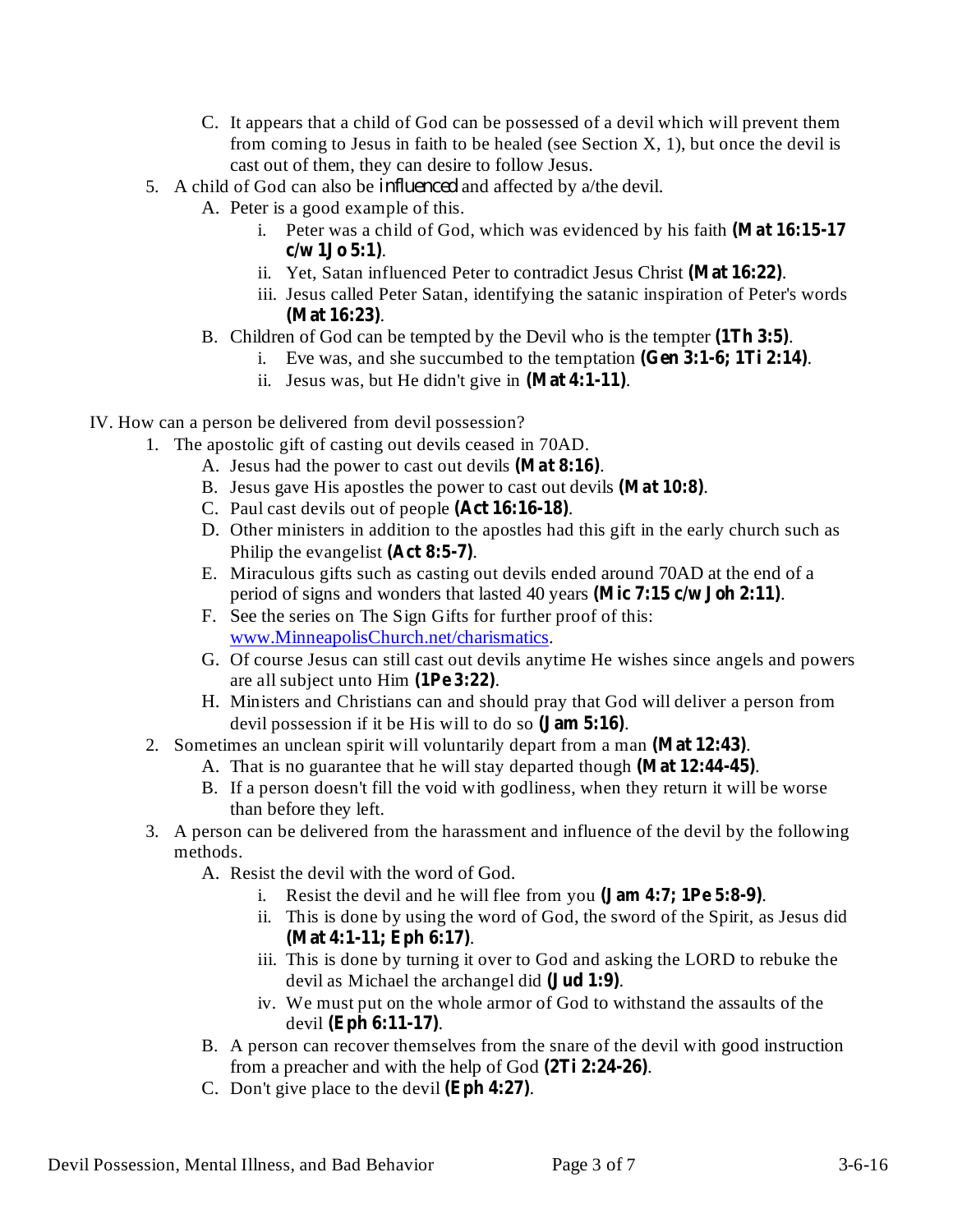- i. Give  $v. -47$ . give place (const. to).  $\dagger$ a. To give ground, yield to pressure or force (obs.). b. To quit one's place to make room (for another); to yield precedence; gfig. to be inferior, Œyieldœ to. gc. To yield or defer (to advice) (obs.). d. To be succeeded or superseded (by another person or thing).
- ii. Don't make a place for the devil to have a residence in you.
- D. Get out of false religion which is the habitation of devils (Rev 18:2).
- V. Is mental illness real?
	- 1. Yes, it is. The Bible calls it *madness* or being *mad* (Ecc 1:17; Pro 26:18).
		- A. Madness The quality or condition of being mad. 1. Mental disease, insanity; now applied esp. to insanity characterized by wild excitement or extravagant delusions; mania.
		- B. Mad *adj.* 1. a. Suffering from mental disease; beside oneself, out of one's mind; insane, lunatic. In mod. use chiefly with a more restricted application, implying violent excitement or extravagant delusions: Maniacal, frenzied.
	- 2. The Bible also calls it being *lunatic*.
		- A. Lunatic *adj.* 1. Originally, affected with the kind of insanity that was supposed to have recurring periods dependent on the changes of the moon. In mod. use, synonymous with insane;
		- B. Lunatic *n.* A lunatic person; a person of unsound mind; a madman.
		- C. There were lunatics in Jesus' day (Mat 4:24).
		- D. Lunatics are not necessarily possessed with devils (Mat 4:24).
		- E. But sometimes lunacy is caused by devil possession (Mat 17:14-18).
- VI. Can one's circumstances cause mental illness?
	- 1. Yes, oppression can drive a wise man *mad* (Ecc 7:7).
	- 2. This happened to Israel as a judgment against them from God **(Due 28:15 c/w Deu 28:28** . **c/w Deu 28:33-34)**
	- 3. God will judge his own people with *madness* (**Zec 12:4**).
	- 4. God can make diviners . *mad* **(Isa 44:24-25)**
	- 5. God judges nations and makes them mad by destroying them (Jer 25:15-16).
	- 6. Hatred of Jesus Christ will cause madness (Luk 6:11).
	- 7. Sever traumatic events such as war can cause a mental illness termed *Post Traumatic Stress* (PTSD). *Disorder*
- VII. Can bad or strange behavior be mistaken for devil possession or mental illness?
	- 1. Yes, it can.
	- 2. David acted *mad* and deceived men into believing that he was  $(1Sa 21:13-15)$ .
	- 3. Elisha sent one of the children of the prophets to anoint Jehu king of Israel and to give him a message from God and those who saw him thought he was *mad* (2Ki 9:1-11).
	- 4. People thought the Lord Jesus Christ was *mad* (Joh 10:20).
		- A. They thought Jesus was *beside himself* (Mar 3:21).
		- B. Beside 5. *fig.* senses from 4. a. Out of a mental state or condition, as *beside one's patience, one's gravity, one's wits; now only in <i>beside oneself:* out of one's wits, out of one's senses;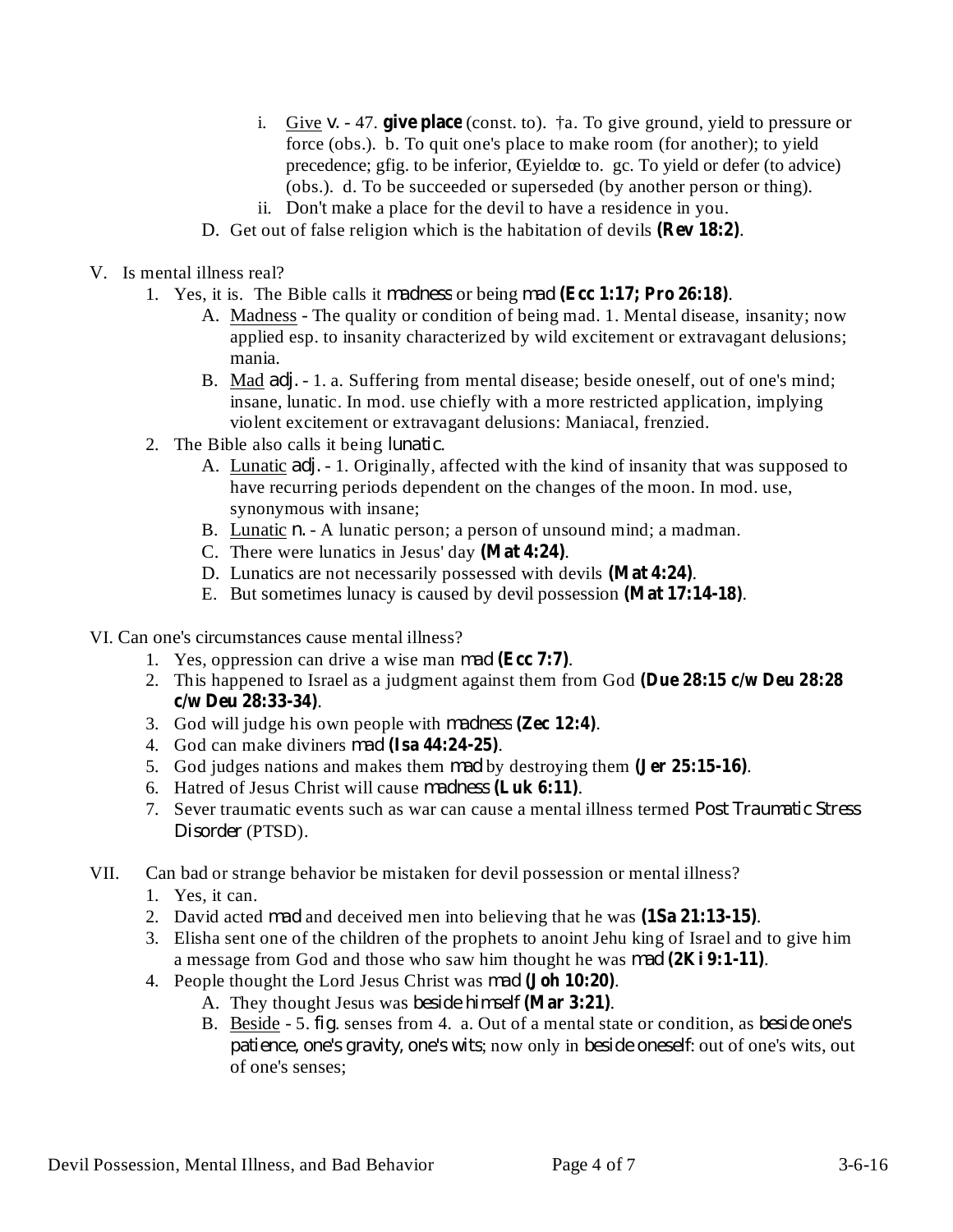- C. Of course Jesus was not behaving sinfully, but they mistook what seemed to be strange behavior to them for mental illness.
- 5. The Pharisees thought that the Lord Jesus Christ had a devil (Mar 3:22; Joh 8:48,52).
	- A. They thought that He cast out devils by Beelzebub, the prince of the devils **(Mat** . **9:34; Mat 12:24)**
	- B. They were the ones who were devil possessed (Mat 12:45).
- 6. The Jews said that John the Baptist had a devil (Mat 11:18).
- 7. Festus thought Paul was *beside himself* and *mad* (Act 26:24-25).
- 8. A bunch of tongue-speaking charismatics would appear to be *mad* to a sane person, and  $rightly so (1Co 14:23).$
- 9. There are many supposed mental disorders today that are (at least in most cases) nothing more than bad behavior left unchecked, such as *Oppositional Defiant Disorder* and (ADHD). *Attention Deficit Hyperactivity Disorder*
	- A. If a person shows signs of having sufficient intellect and a rational mind capable of understanding their own decisions and actions, then he is likely not mentally ill, but is rather just a brat.
	- B. In most cases, making them zombies by doping them up with psychotropic drugs is unnecessary and dangerous (mass-shootings, anyone?).
	- C. Many of these supposed mental illnesses can be cured in early childhood with liberal doses of vitamins N (NO!) and B (beatings) (Pro 22:15; Pro 23:13).
- VIII. Can bad behavior cause mental illness?
	- 1. Yes, it can.
	- 2. As fallen sinful creatures, madness is naturally in our hearts (Ecc 9:3).
	- 3. The apostle Paul was persecuting the church with a clear conscience **(Act 23:1; Act 26:9)** and yet was *mad* (Act 26:11).
		- A. Mad *adj.* 1. a. Suffering from mental disease; beside oneself, out of one's mind; insane, lunatic. In mod. use chiefly with a more restricted application, implying violent excitement or extravagant delusions: Maniacal, frenzied.
		- B. Paul was not mentally ill because of a chemical imbalance in his brain, nor was he possessed by a devil; rather, he was deceived (1Ti 1:13).
		- C. Paul's mental illness was self-inflicted.
	- 4. The false prophet Balaam was full of *madness* because of his inordinate love of money and honor . **(2Pe 2:15-16)**
		- A. Balaam was not mentally ill because of a chemical imbalance in his brain, nor was he possessed by a devil; he was just a sinner.
		- B. Balaam appeared to have it together on the outside (Num 22:18), all the while being nuts on the inside.
		- C. Balaam's mental illness was self-inflicted.
	- 5. Ammon had a sinful desire for his sister and was so vexed that he made himself sick (2Sa . **13:1-2)**
		- A. Vexed *ppl.* 1. Troubled, harassed; kept in a disturbed or unquiet state.
		- B. Ammon ended up acting out his lunacy and raping his sister (2Sa 13:11-14).
		- C. After he raped her, he ended up having bipolar disorder symptoms and hated her more than he loved her a short time earlier  $(2Sa 13:15-17)$ .
		- D. Ammon's mental illness was self-inflicted.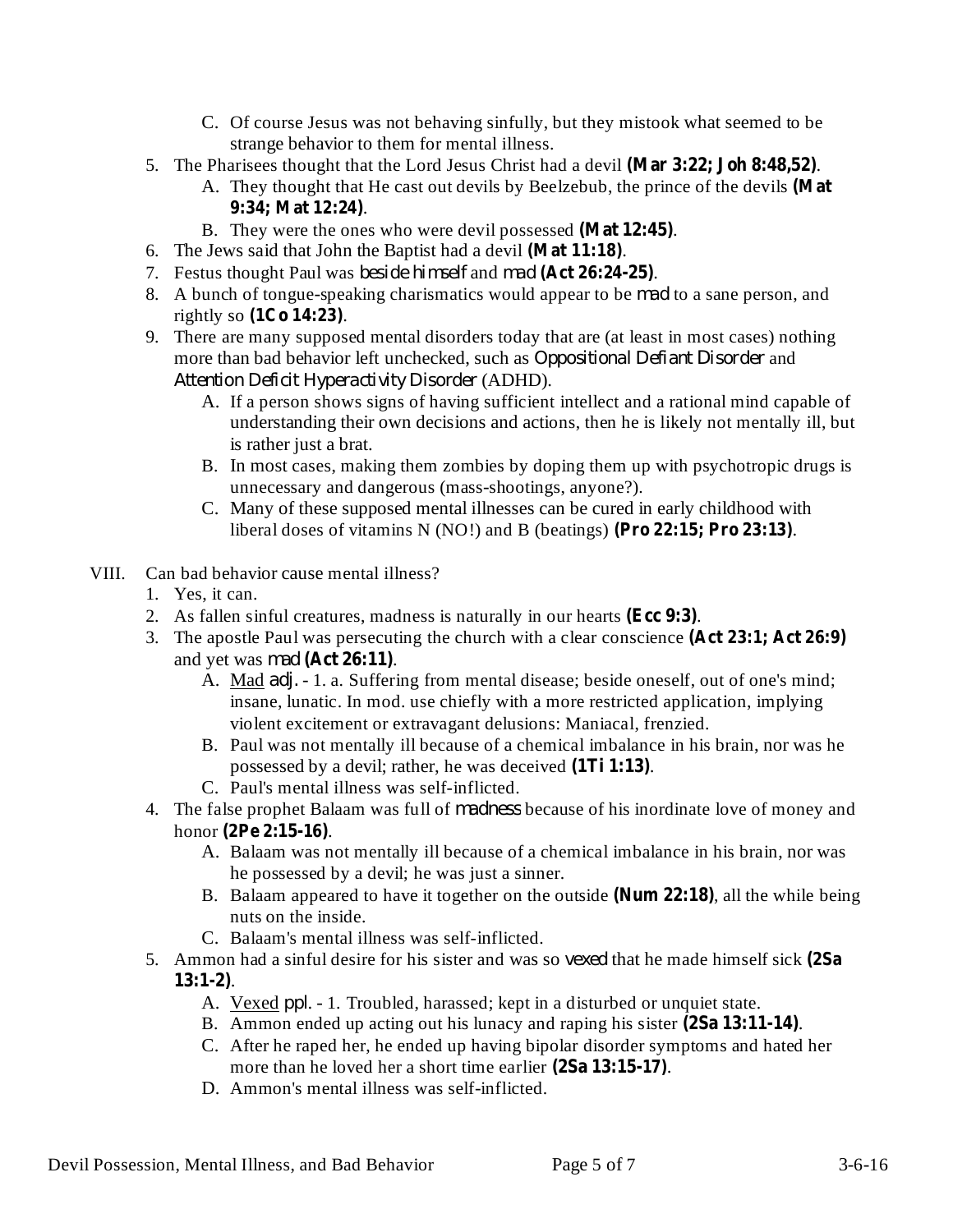- 6. Depression can lead to a broken spirit (Pro 15:13).
	- A. A broken spirit can cause bodily problems (Pro 17:22; Psa 32:3-4).
	- B. The solution to this depression which brings physical affliction is repentance and confession of sin . **(Psa 32:5; Psa 38:17-18; Psa 51:1-4; 1Jo 1:9)**

IX. Can devil possession be mistaken for mental illness?

- 1. Yes; there was a boy whose father thought he was *lunatic*, but who was actually possessed by a devil . **(Mat 17:14-18)**
- 2. Lunatic *adj.* 1. Originally, affected with the kind of insanity that was supposed to have recurring periods dependent on the changes of the moon. In mod. use, synonymous with insane;
- X. How can we tell if a person is possessed by a devil, is mentally ill, or is just behaving sinfully?
	- 1. In the Bible, a person who was possessed by a devil or an unclean spirit never came to Jesus to be healed, but rather someone else brought them to Jesus.
		- A. There is not one instance of a devil possessed man coming to Jesus of his own will in the Bible.
			- i. Every time a devil-possessed person came to Jesus, it was because someone else brought him to Him **(Mat 4:24; Mat 8:16; Mat 9:32; Mat 12:22; Mar** . **1:32; Luk 4:40-41)**
			- ii. On other occasions, people came to Jesus seeking help for their devilpossessed family members (Mat 15:22; Mar 7:25-26).
		- B. The only exception to this is the wild men of the Gadarenes/Gergesenes who came to Jesus, and even worshipped him (Mat 8:28; Mar 5:1-2,6; Luk 8:27).
			- i. But the only reason that the men approached Jesus was because the legion of devils in them wanted Jesus to not cast them out **(Mat 8:29; Mar 5:7; Luk** . **8:28)**
			- ii. Another example of this was the man in the synagogue with an unclean spirit that came to Jesus, not to follow him, but rather to tell him to leave him alone (Luk 4:33-34).
		- C. Therefore, since no devil-possessed person in the Bible ever came to Jesus in faith, nor desired to be healed by Him, it is reasonable to conclude that if a person is suffering severe mental or physical affliction and they believe the truth about Jesus and they desire Him to heal them, then that person is likely not possessed by a devil because devil-possessed people don't act in this way.
			- i. In this case, when a person comes to Christ in faith and desires to healed by him of his possession-like symptoms, he is likely undergoing affliction either because of a legitimate mental illness, or because of sinful behavior which has caused mental instability and/or the chastening hand of God to be upon him. (See Section VIII)
			- ii. It is also possible that God is allowing one of his children to be *afflicted* (not possessed) by the devil to prove and try them like He did to Job **(Job 1:12-**  $22$ ; **Job**  $2:6-10$ ) and the saints of the church of Smyrna (Rev  $2:10$ ).
		- D. On the contrary, if a person is acting insane and is suffering mental or physical affliction and wants nothing to do with the true Jesus and resists Him, then that person very well could be devil-possessed, or he could be mentally ill.